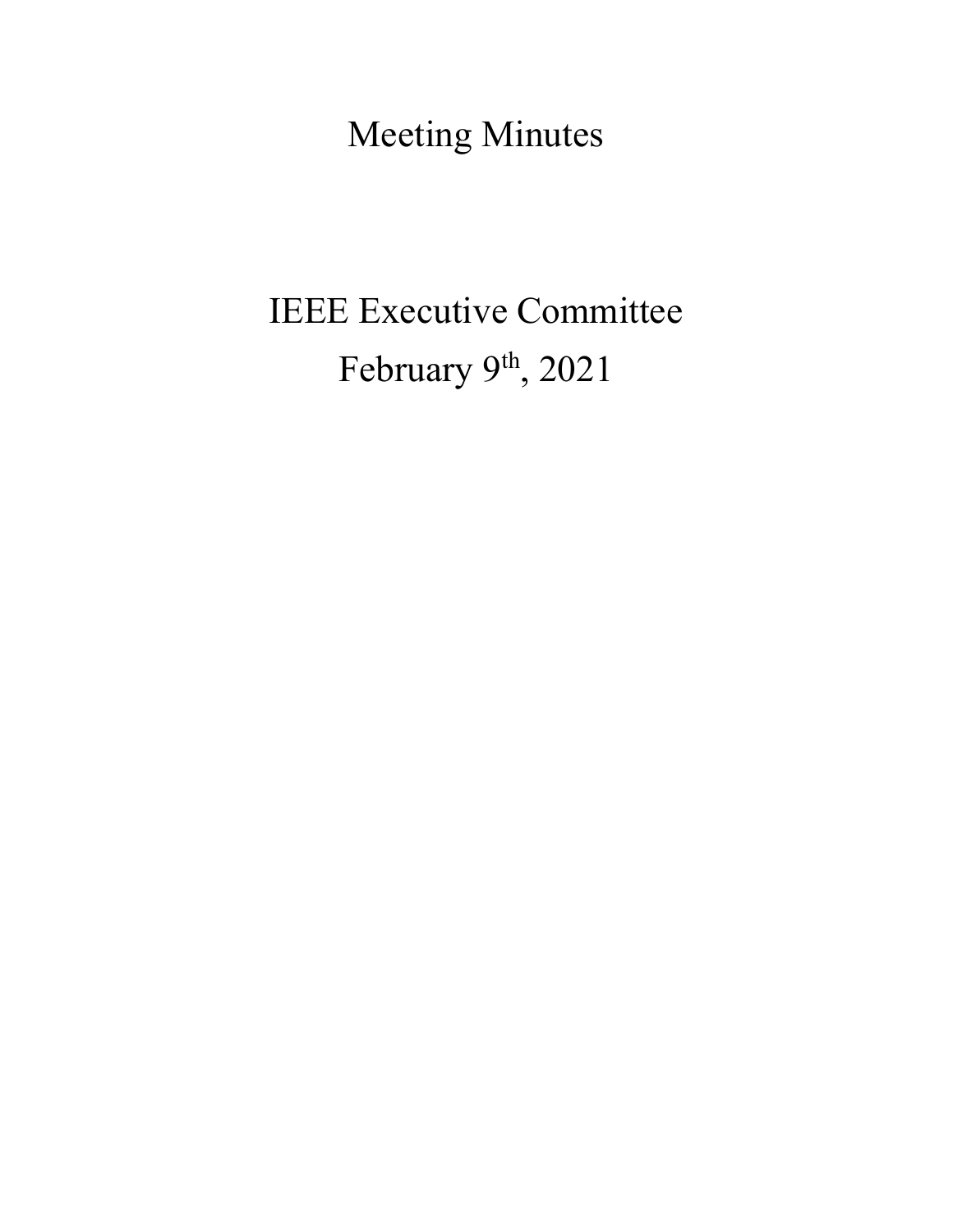

University of Saskatchewan IEEE Student Branch Meeting minutes for Feb 9, 2020 Page 2 of 6

### 1. CALL MEETING TO ORDER

Motion: Leo Second: Jon

# 2. CALL FOR QUORUM

| <b>ABSENT</b>    | <b>PRESENT</b>                               | <b>POSITION</b>                   | <b>MEMBER</b>                                            | <b>SIGNATURES</b> |
|------------------|----------------------------------------------|-----------------------------------|----------------------------------------------------------|-------------------|
|                  | $\mathbf{x}$                                 | Chair*                            | Alexandria Shields<br>(Lexie)                            |                   |
|                  | X                                            | Vice Chair*                       | Jonathan Tu                                              |                   |
|                  | $\boldsymbol{x}$                             | Finance Director*                 | Rafeh Khan                                               |                   |
| X                |                                              | Academic Director*                | Devin Ramaswami                                          |                   |
|                  | $\boldsymbol{x}$                             | Social Director*                  | Leo Blocka                                               |                   |
|                  | X                                            | <b>Public Relations Director*</b> | <b>Austin Grismer</b>                                    |                   |
| $\boldsymbol{x}$ |                                              | McNaughton Director*              | Braeden Leisler                                          |                   |
|                  |                                              | <b>Illumination Director*</b>     | N/A                                                      |                   |
|                  | $\boldsymbol{x}$                             | Community Outreach Director*      | Nate Berzolla                                            |                   |
|                  | $\boldsymbol{x}$                             | Grad. Banquet Director*           | <b>Riley Stevenson</b>                                   |                   |
|                  |                                              | <b>Robotics Coordinator</b>       | N/A                                                      |                   |
|                  | $\mathbf{x}$                                 | Discord Manager                   | Alex Bechtold                                            |                   |
|                  | $\mathbf{x}$                                 | Grad. Student Rep.                | Logan Markewich                                          |                   |
| X<br>X           | $\mathbf{x}$                                 | Second Year Rep.                  | Gedeon Isezerano<br>Hasin Raihan<br>David John           |                   |
|                  | $\mathbf{x}$<br>$\mathbf{x}$<br>$\mathbf{x}$ | Third Year Rep.                   | Alex Bechtold<br>Drew Johnston<br><b>Keaton Mollberg</b> |                   |
| X                | $\mathbf{x}$                                 | Fourth Year Rep.                  | Dayne Gawley<br>Dayton Haubrich                          |                   |

\* Indicates Officer positions entitled to vote and compose the "Executive Committee".

Executive Meetings are only to be attended by Executive members, the Class Representative Committee and any non-Executive individual(s) invited by the Branch Chair for official purposes (Constitution Article 9, Section 2).

Quorum for any Executive meeting is two-thirds of the Executive. No motions can be passed without quorum. With quorum, all motions may be passed by simple majority vote (Constitution Article 9, Section 4).

# 3. Accept meeting minutes from last meeting

Motion: Riley Result: Pass Against: 0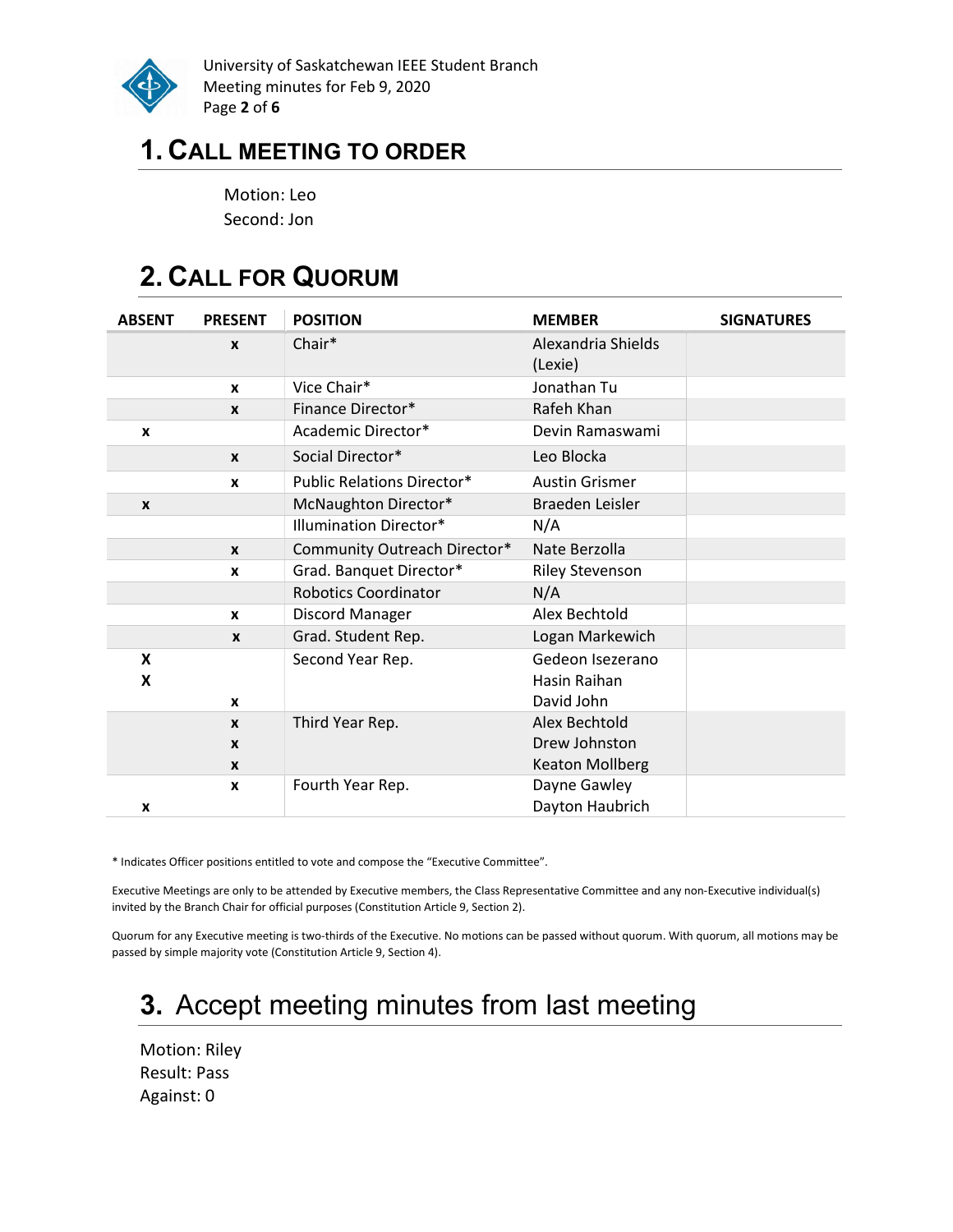

# 4. NEW BUSINESS

### 4.1. Executive Items

**Chair** 

- Working on getting login information for the IEEE student branch activities report
- Working on the 2021-2022 budget
- Wants everyone to work on the year end report
	- o AGM is March 26th
- **Notion for next week**

Motion: As chairperson invoking artical 3, section 1 to over turn article 4 section 2 that states "only one officer position can be held" to appoint the chairperson as the Illumination Director. As stated in article 3, section 1 this motion will be tabled immediately until next meeting.

### Vice Chair

- **Updated the Bylaws on the IEEE website**
- Will work on the IEEE student branch activities report.

### Financial Director

- **EXECT:** Lexie's discord reimbursement went through
- Need to acquire Usask reimbursement for tutorials
- Need to adjust the money received for the EE232 tutorials

### Academic Director

- Devin would like to bring up the payment for tutors from \$100 to \$200
- **Motion to raise the tutorial compensation from \$100 to \$200** 
	- o Motion: Rafeh
	- o Result: Pass
	- o Against:0
	- o Abstain: 2 (Leo, Rafah)
	- o For:4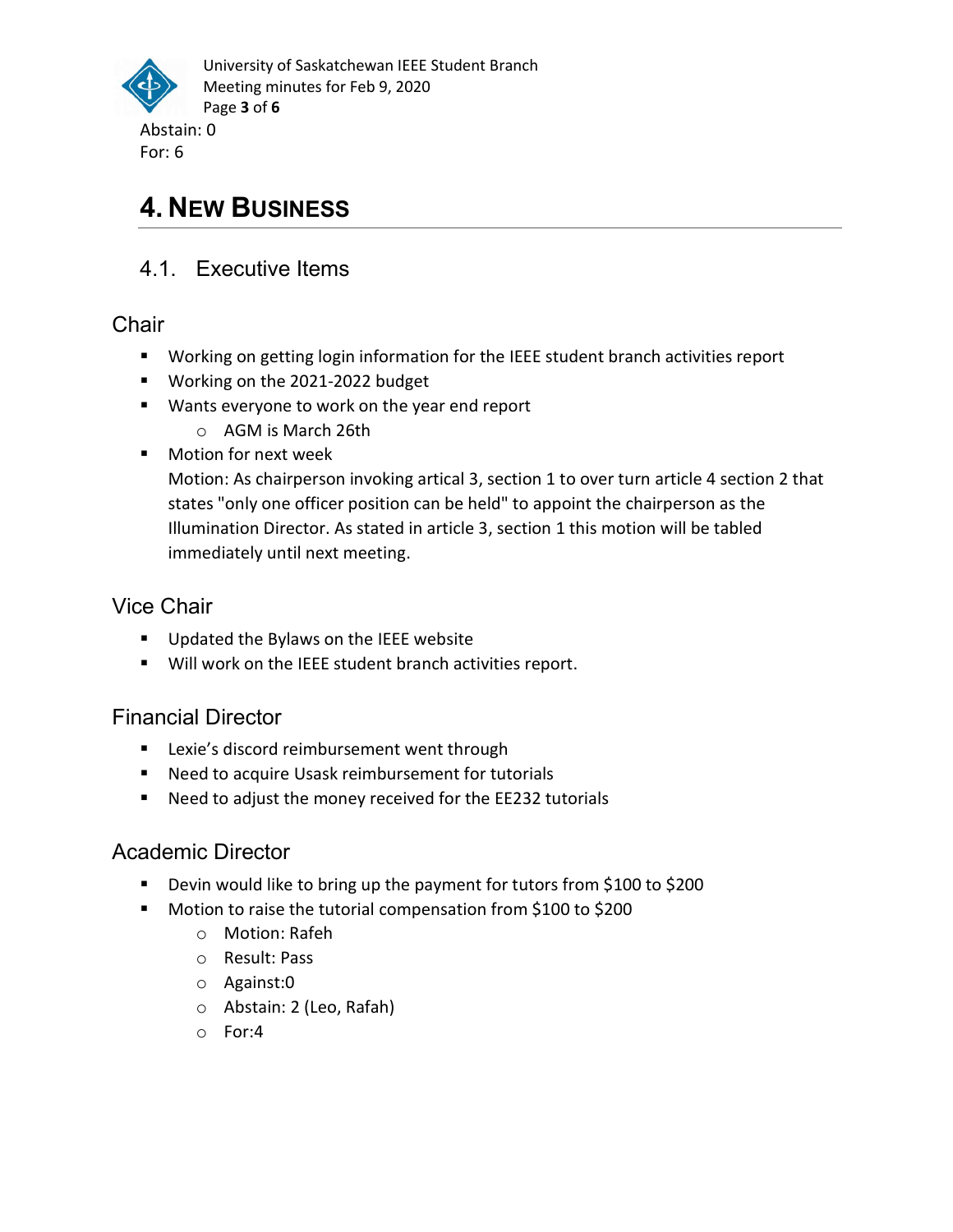

University of Saskatchewan IEEE Student Branch Meeting minutes for Feb 9, 2020 Page 4 of 6

#### Social Director

- **Minecraft event was announced and started yesterday** 
	- o Ends on the 26<sup>th</sup>
	- o Instead of judging from x amount of people, this would replaced by anyone participating given a vote

#### Public Relations Director

■ Nothing to report

#### McNaughton Director

■ Not present

#### Illumination Director

- 3 of 4 speakers are confirmed
	- o Women in leadership speaker from Sask Power
	- o Professor at the University of Western Ontario
	- o Power and energy speaker from Calgary
- Issue from the Bylaws/Constitution regarding scholarship amount though we will be following it

#### Community Outreach Director

- Currently running into issues regarding the gaming event
	- o Will put out a survey to find out what can be done

#### Graduation Banquet Director

 Alex max and Riley are working on speaker for the grad banquet, figuring out a day for this event

### **SPECIAL COMMITTEE ITEMS**

#### Social Committee

- $\bullet$  Movie and Trivia on Feb 19<sup>th</sup>
- Will get suggestions on movies

#### Discord Manager

• New ban function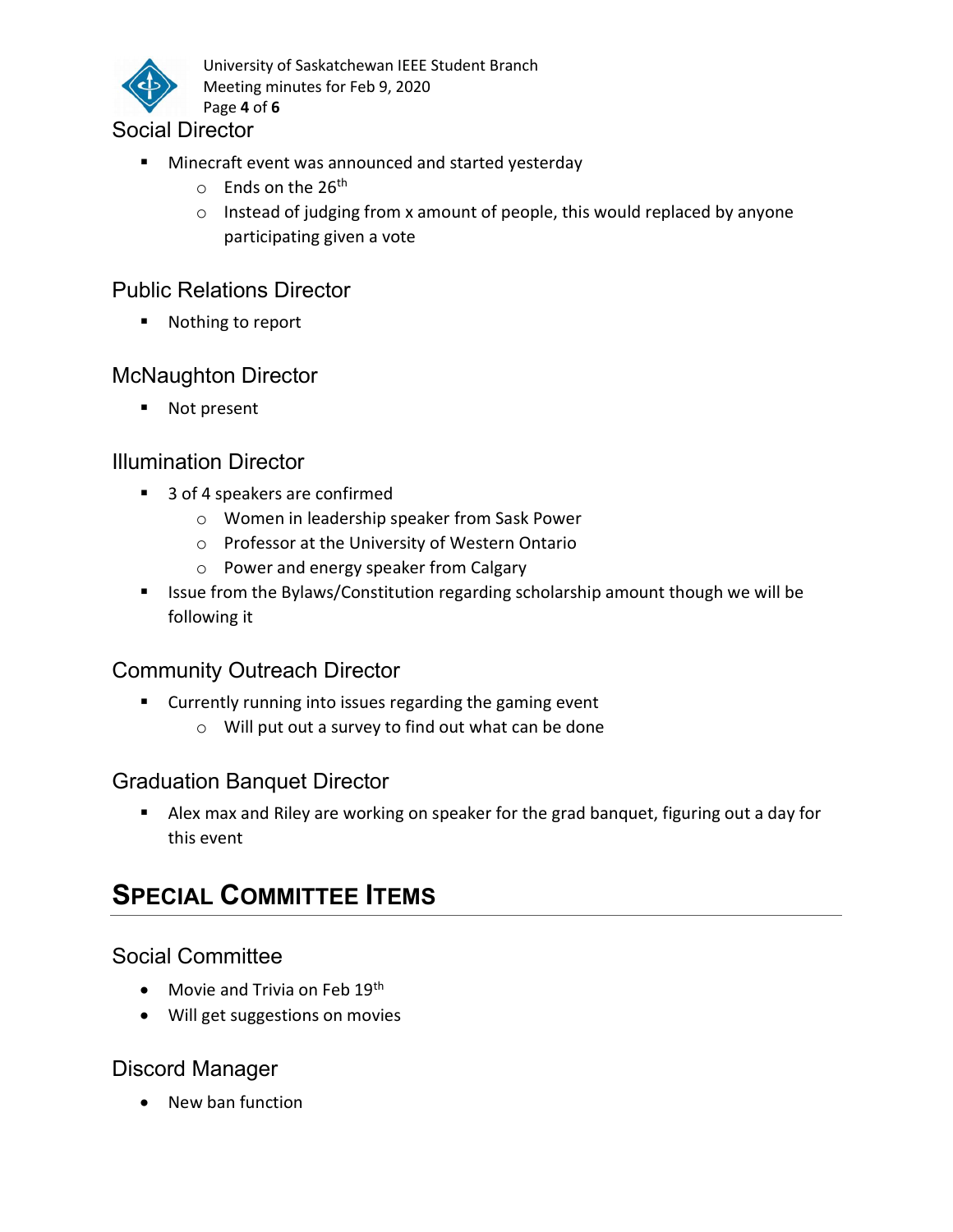

University of Saskatchewan IEEE Student Branch Meeting minutes for Feb 9, 2020 Page 5 of 6

- Added a discord committee channel
- Added a quarantine channel
- Warning/Banning Process
	- o When an exec or someone from discord committee sees something of harm, they will move the persons into quarantine channel
		- Remove student role and add quarantine role
	- o Discord committee discuss (with exec) on what should happen
- Leo will be apart of the discord committee
- Motion that the above process will be used
	- o Motion: Alex
	- o Result: Pass
	- o Against:0
	- o Abstain:0
	- o For: 6

### STUDENT REPRESENTATIVE COMMITTEE ITEMS

#### Graduate Student Representative

**Nothing to Report.** 

#### Second Year Representative

■ Nothing to Report.

#### Third Year Representative

- Got a response form Prof. Salt
	- o Said cme341 exams in the exam bank are not needed

#### Fourth Year Representative

■ Nothing to Report

### 5. DISCUSSION

- USESF
	- $\circ$  Applications closing on the 12<sup>th</sup>
- Dayne is updating the constitution/bylaws for ease of future changes
	- o Dayne would also like to clean up the constitution (adding a policy manual)